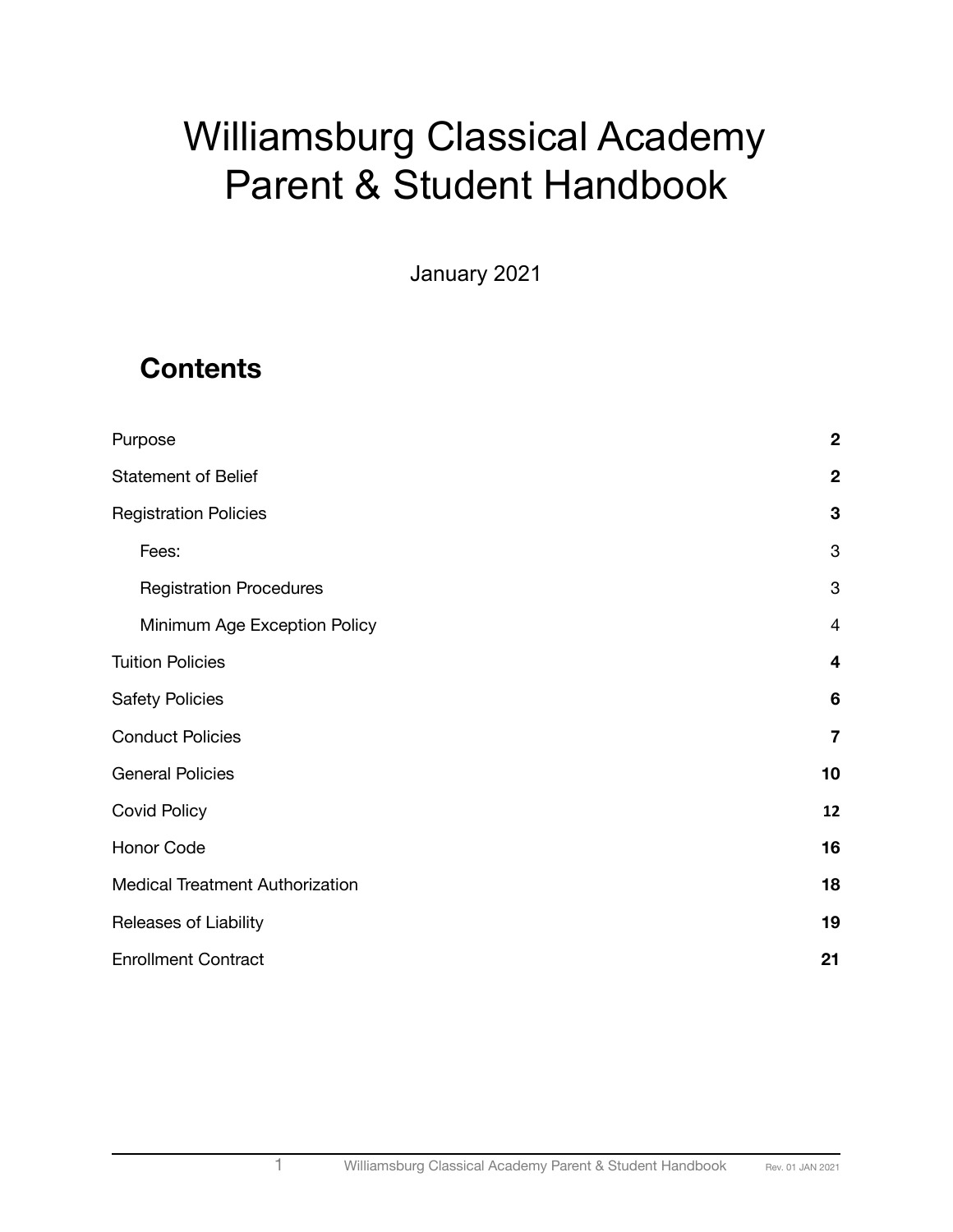# <span id="page-1-0"></span>**I. Purpose**

The Williamsburg Classical Academy (WCA) community provides an opportunity for parents currently teaching their own children to supplement their home schooling experience with quality weekly classes. All of our instructors are competent educators, most of whom currently home school their own children. Parents cooperatively contract these instructors to plan the curriculum for a given class, provide instruction, give weekly assignments, prepare tests, and record grades.

WCA meets for 50-minute, 90-minute, or 120-minute class periods from 9:00 a.m. to 3:00 p.m., Tuesdays and Thursdays in person and other days of the week entirely online. We offer a variety of academic subjects, including art, history, languages, literature, science, and electives. These courses are listed on our website.

WCA offers the following benefits:

- For our students, the variety of our academic courses enhances their home education curriculum. Students gain valuable experience in a group-learning environment involving responsibility to fellow students and to their instructors, and they enjoy this weekly connection and fellowship with homeschooled peers.
- For parents, our courses offer the level of academic instruction we desire for our own students and provide parents an alternative to planning curriculum and evaluating progress. In addition, the cooperative nature of our organizationserves as a source of encouragement and fellowship for the entire family.

Everyone is enriched by the organization: the student, the home educators, the family, the enrichment instructors, parent and student community.

# <span id="page-1-1"></span>**II. Statement of Inclusion**

WCA is a community of diverse homeschooling families. We strive to teach our students proper respect of elders, peers, and self. We exist to assisthomeschooling families, not to teach specific doctrinal beliefs. We acknowledge and honor the fundamental value and dignity of all individuals. We pledge ourselves to creating and maintaining an environment that respects diverse traditions, heritages, and experiences. We firmly believe that "Our Differences are our Strengths".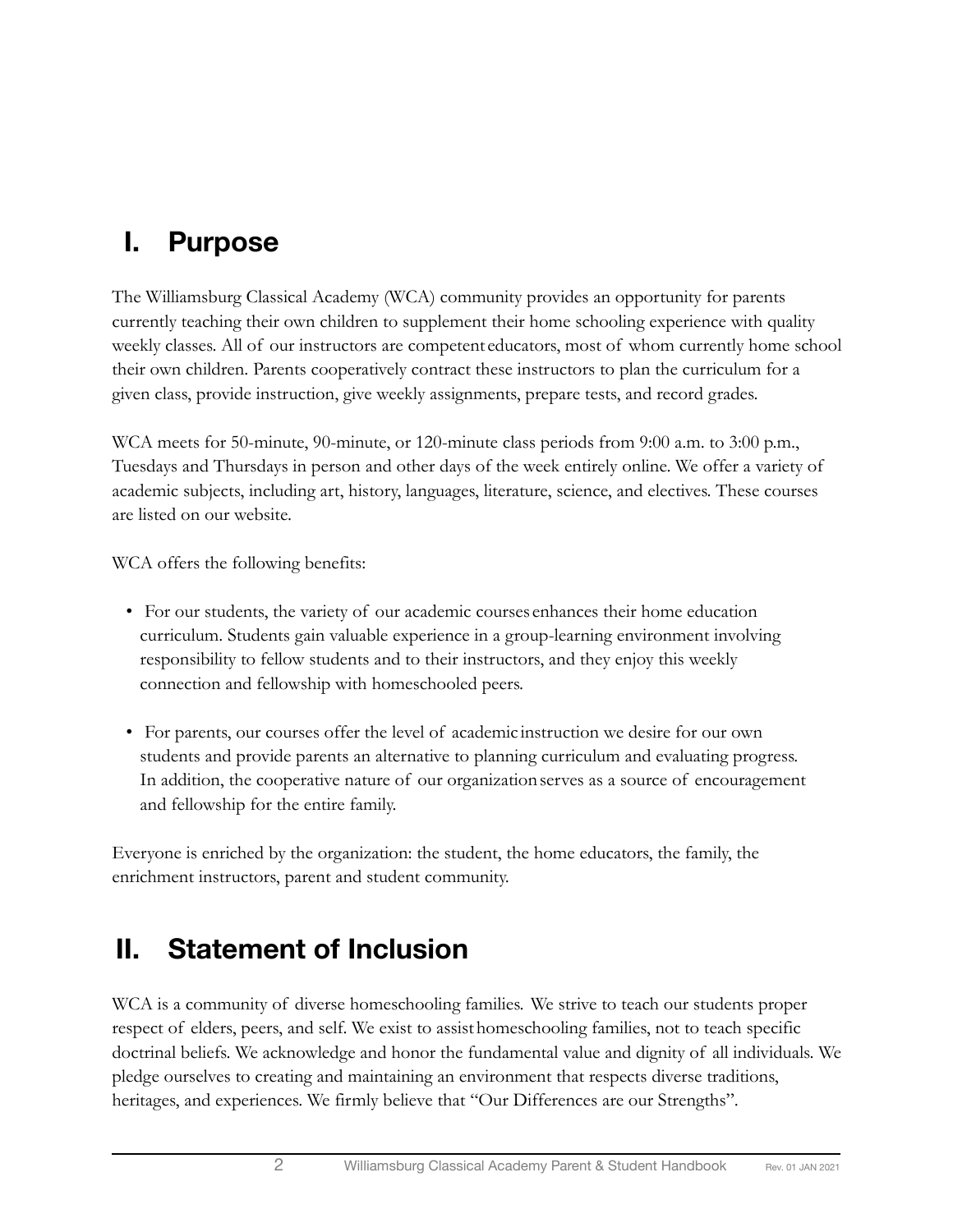Students and their families are expected to conduct themselves in a manner which shows respect to the organization which provides us with a facility. As our current home is in a Christian church, students are expected to show proper respect for the beliefs of our host. Language, dress, and behaviors should always conform to the expectations of the community.

Instructors, students, and family members should show kindness, honesty, and integrity in their dealings in the classroom, the common areas, and the community at large. Members of the community with religious beliefs that differ from yours should always be given proper respect.

If you have questions regarding specific religious content in a particular class, please consult with the individual instructor.

# <span id="page-2-0"></span>**III. Registration Policies**

Register with WCA by visiting our website:

williamsburgclassicalacademy.org

### <span id="page-2-1"></span>A. Fees:

- Non-refundable Registration Membership Fee: \$155 per returning family \$180 New Family for in-person class registration. \$25 is refundable upon completion of volunteer hours.
- Non-Refundable Online Only Registration: \$55
- Class Tuition: varies by class, see Section 4
- Material/Supply Fees: varies by class

### <span id="page-2-2"></span>B. Registration Procedures

All families must be registered members before they can sign up for any classes.

### **New members:**

- 1. Go to the WCA website. Review all policy documents and the classes offered.
- 2. Fill out the online Registration Application.
- 3. Submit the \$180 registration fee. (This is a digital payment. Contact the director for other payment options at info@williamsburgclassicalacademy.org.)
- 4. You will be contacted shortly for an intake interview for your student and family. Be prepared to ask any questions you may have about homeschooling and WCA.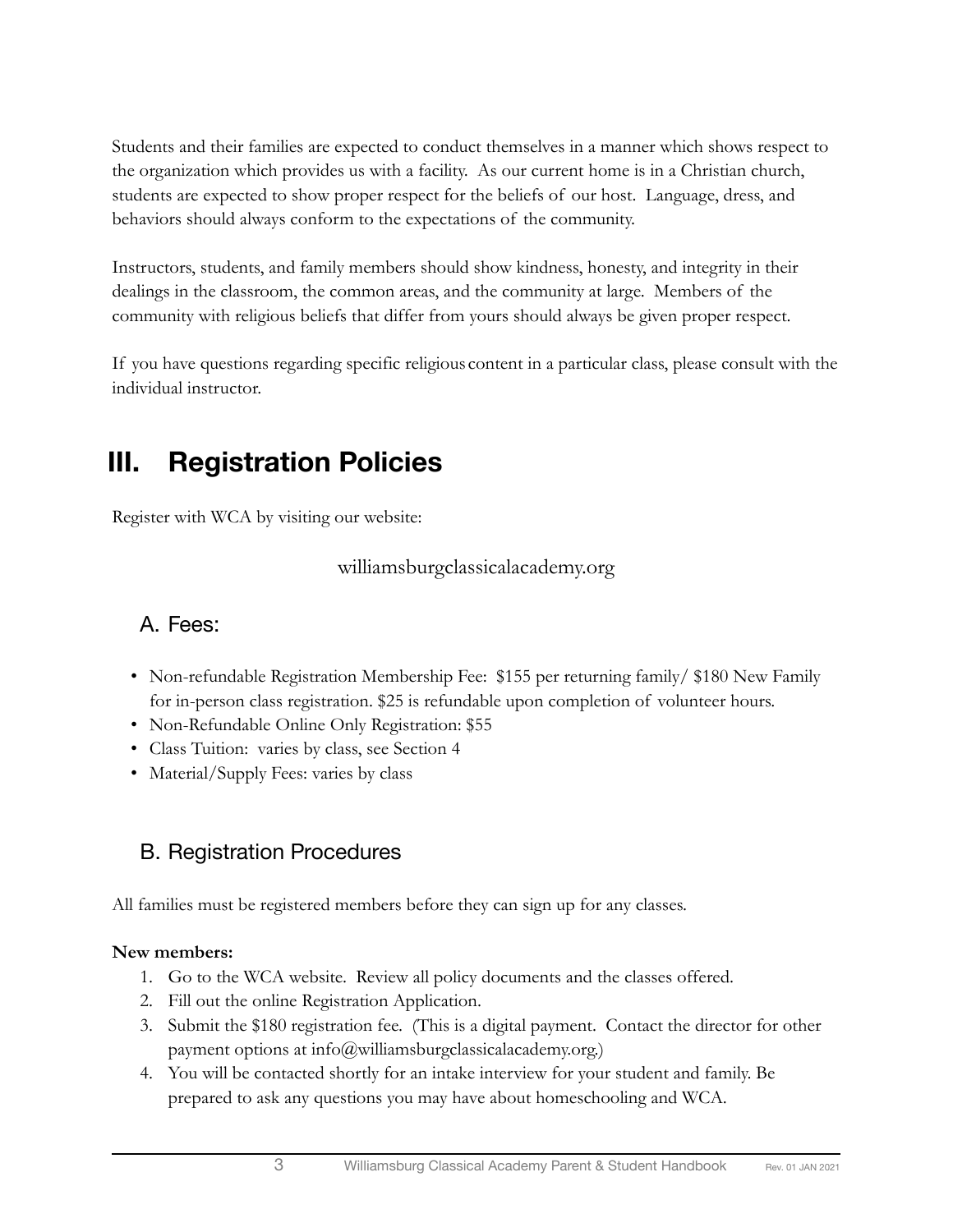- 5. The admissions committee will contact you with the admissions decision.\*
	- 1. If your family is accepted, you will be given accessto the class registration page and will be able to register your children for classes.
	- 2. If your family is not accepted, then the registration fee will be returned.

### **Returning members:**

- 1. Go to the WCA website.
- 2. Fill out the online Registration Application. Choose the option, Returning Member.
- 3. Submit the \$155 registration fee. (This is a digital payment. Contact the director for other payment options.)
- 4. Upon receipt of registration payment, you will be given access to the class registration page.

### <span id="page-3-0"></span>C. Minimum Age Exception Policy

Minimum Age Exception Policy: In general, class age requirements are strictly followed. We understand each child works on his or her own unique learning curve. However, if you need to request an exception to the stated minimum age for a class, please do so *before* registering for the class. This is to avoid foreseeable difficulties and to ensure fair enrollment for all WCA members.

\*WCA does not discriminate on the basis of race, color, religion, national, or ethnic origin in the administration of *its admissions policies, educational policies, scholarship programs, and other school-administered programs.*

# <span id="page-3-1"></span>**IV. Tuition Policies**

WCA does not employ instructors. Instructors are under the employment of the families who have a student attending their classes. For this reason we do not pay the instructors. You, the parents, pay the instructors directly. We are simply a co-op at which instructors and students can convene, providing assistance and encouragement to homeschooling parents. The Administration does, however, maintain supervisory authority over instructors and programming.. Each co-op semester will be a minimum of 12 contracted weeks. Classes that are longer will have an additional fee. Co-op semesters that are longer than 12 weeks allow for snow and sick days. If they are not used they require no additional fees from the parent.

Each instructor, in conjunction with WCA Administration determines the tuition for his/her classes. All tuition and supply fees are listed in the course descriptions.

**Tuition is a semester obligation**. The WCA Board and faculty trust that families fulfill their enrollment contract by participation in WCA for the entire semester. However, every class is offered for a full year. All WCA classes are available for a full year duration with a drop/add period that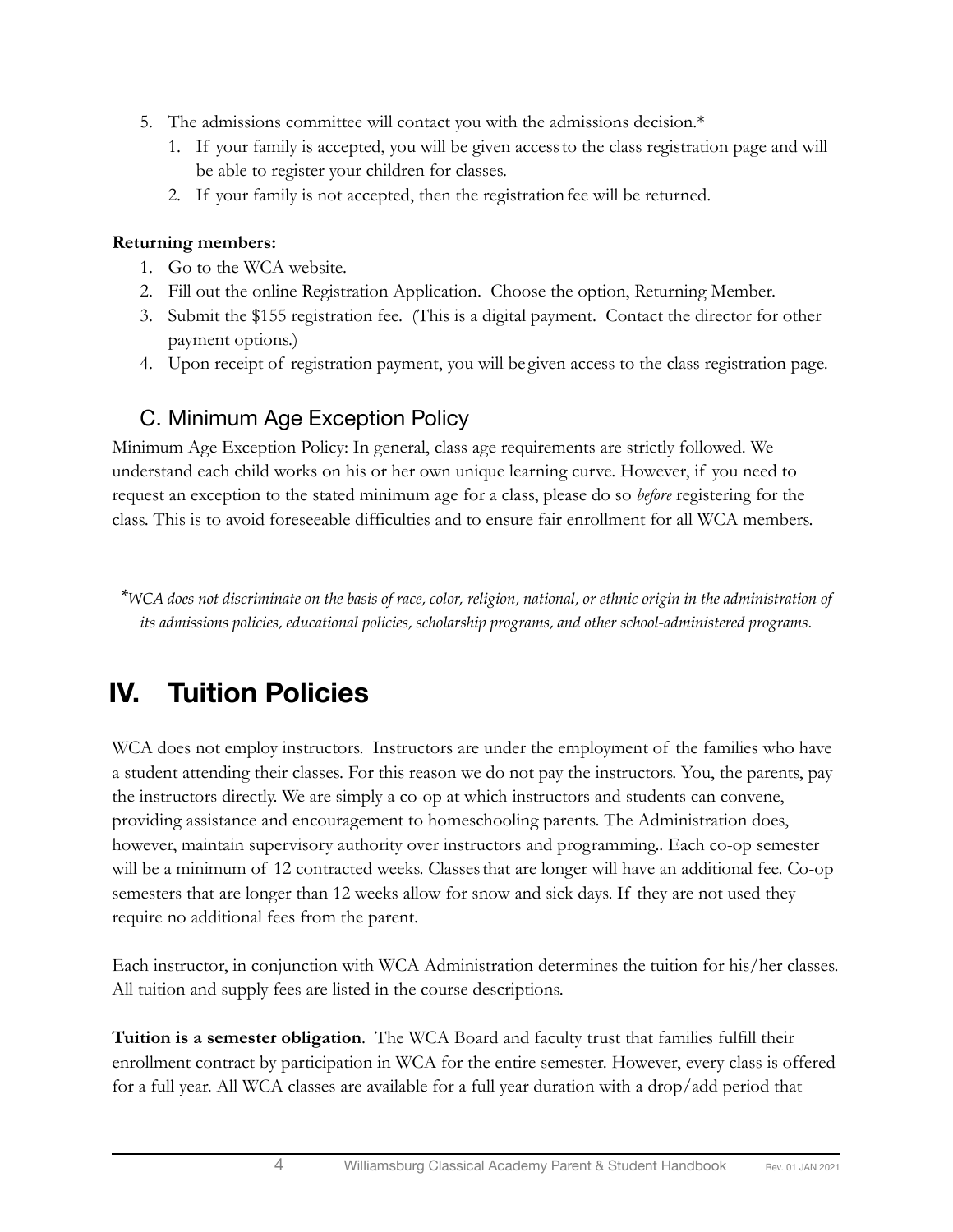begins during the Fall semester. During the drop/add period, you may drop a class or add any WCA class. If you do nothing, you will remain in the classes you are enrolled in.

**Tuition may be paid** in full before or on the first day of class or in 3 monthly installments to be paid during the first week of each month (for in-personclasses only). Tuition is due by the first day of class for online classes. Installments for Online classes are instructor dependent. Parents are responsible for making arrangements with instructors for payments which are not paid in full the first day, or the first week of each month. Instructorshave the right to turn away students with unpaid accounts if arrangements for payments havenot been made. Tuition is due by the first day of class for all classes. A cancellation fee of \$50is due for any class dropped after the drop/add period for the Fall or Spring semesters.

**Tuition checks** should be made out directly to the instructor, and placed in their file folder in the mailbox for in-person classes. Please write a *separate check for each instructor*. On the memo line of each check, please include your child's name, and the name of the class the check covers. You may write one check to cover several classes to the same instructor. Otherwise, payments should be made using the digital payment method provided by your instructor.

**Instructor Sick Policy**: One emergency day for instructors will be allowed per year per class without refund or make-up class to parents. Instructors who need to cancel additional classes beyond the allowed day will provide an adequate substitute or make-up-date. If this is not possible, a prorated refund will be made.

Instructors may allow registration later than September, if space allows, on a case-by-case basis. At no time should this be a non-WCA student. Only WCA students are allowed in WCA classes either online or in-person.

### **Tuition and Fees are non-refundable with one exception:**

**Military Exemption Clause:** If you are in the military, and you or your spouse receives permanent change of station or deployment orders, you may choose to leave the co-op without penalty to you. If you have paid the tuition in full at the beginning of the semester, the instructors will refund a prorated amount.

**Supply Fees:** In addition to the registration fee and class tuition, some classes have a small materials (supply) fee that should be paid in full the first day of classes. Specific fee informationis listed in the class description. **Supply fees are non-refundable.**

**Drop/Add: Families may elect to drop or add a class during drop/add periods only. Drop/add times occur prior to the Fall and Spring semesters and are always announced via email. Drops or adds after the drop/add period are by request only. Drops will incur a \$50 penalty per class. Adds will be dependent on availability.**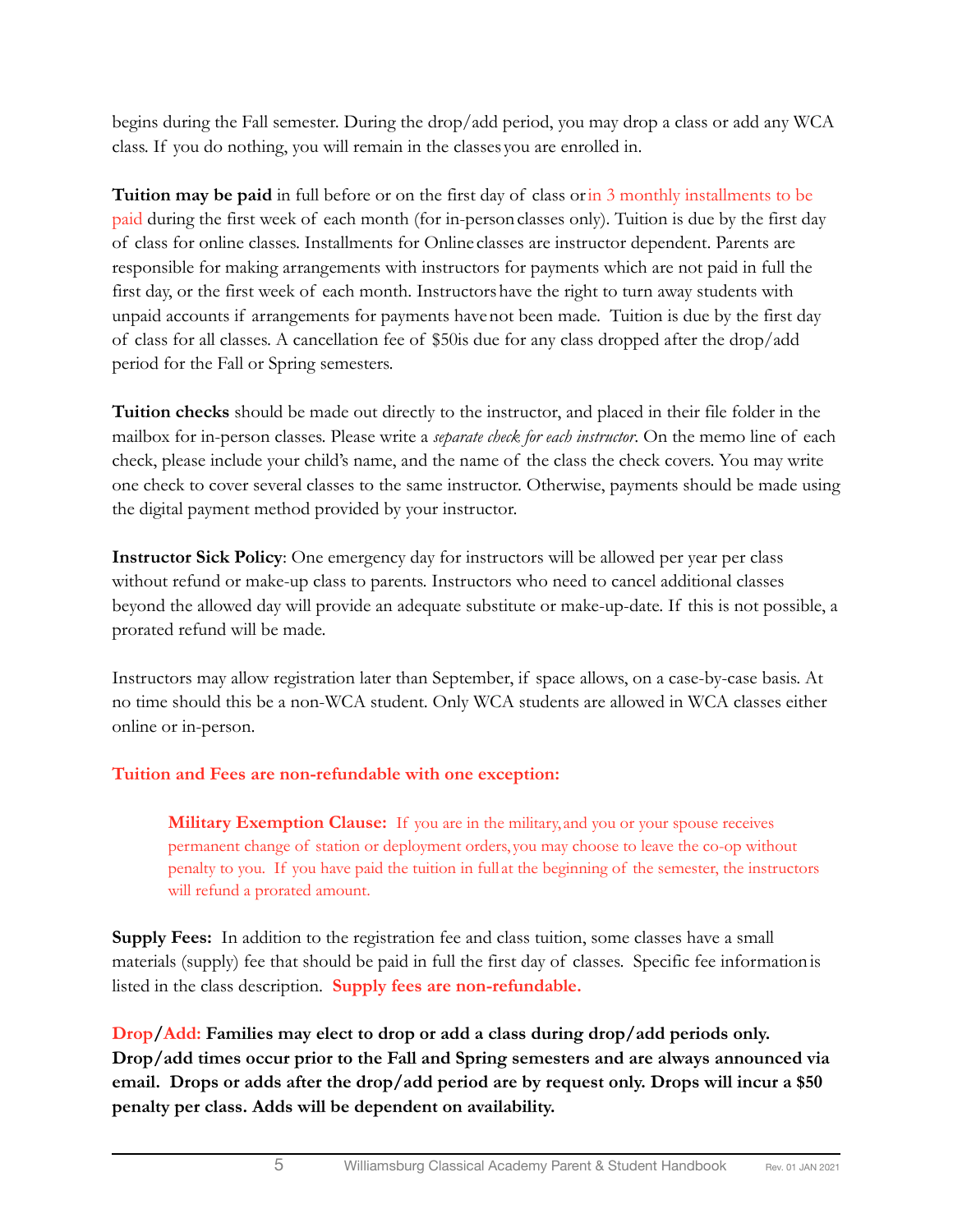# <span id="page-5-0"></span>**V. Safety Policies**

Each co-op day, a parent or designated responsible adult should accompany their children younger than 12 years of age into the instructor's classroom. WCA volunteers and faculty will supervise children as is feasible, but parents remain ultimately responsible for their own children. (Please refer to the Release of Liability form).

Of utmost importance for all of our children is safetyin the church parking lot. Please drive with extreme caution in the parking lots, and do not allow your children to walk in the parking lots unattended. All parents, please carefully supervise your children! Remember that the driving lane of the parking lot is a one-way street; enter the lot through the first entrance and exit through the second one.

Instructors will be responsible for registered students in their classes for the time periods that their classes cover. Parents are responsible for their children of any age at all other times, including, but not limited to, breaks between classes (often but not always from ten before the hour to the hour), gaps in schedule, before and after classes and days and times that instructors are absent.

Students (ages 13 and up) are allowed only **one unsupervised gap-period** in their schedule which **may not occur at the beginning or end of the schoolday**. During this gap-period, the student must stay in the central assembly area and study. If the student has more than one gap-period between classes, a parent must be present.

Leaving your children at any time with WCA and/or on the premises of the hosting church without supervision is at the sole risk of the family. Please refer to our "Release of Liability Form" for legal explanation.

No students are allowed to play out-of-doors unless a WCA representative or a parent is actively supervising. A parent must be physically on the grounds with the students. There is one designated area for students to congregate out-of-doors. Please see the map on the website. All other areas (including the front and sides of the hosting church) are out of bounds.

All students must adhere to the following rules:

- No climbing on trees.
- No playing with sticks.
- All students must stay in WCA's designated area in the back of the church.
- An adult must be actively supervising at all times.
- Students may not play in the parking lot.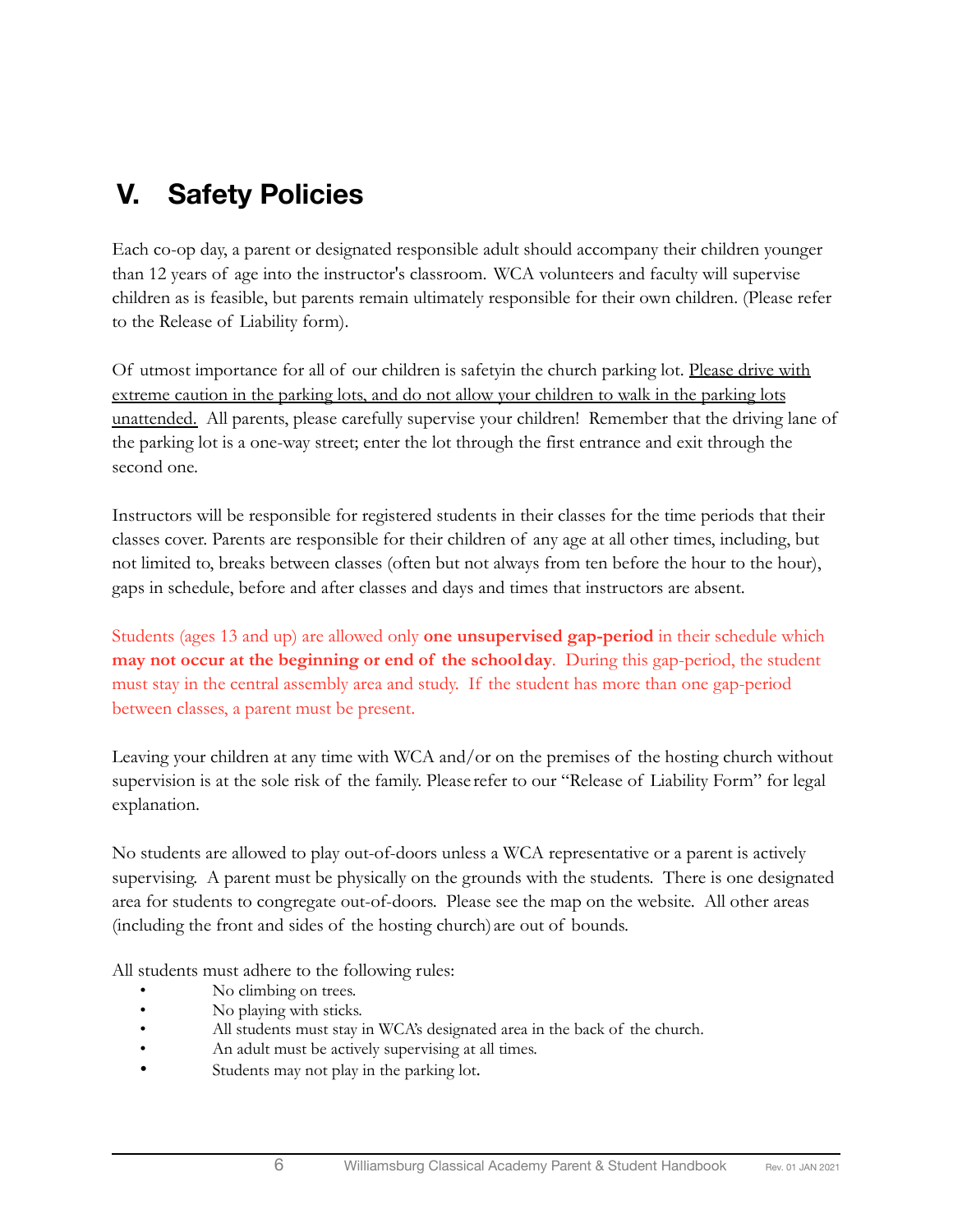No student, *under any circumstances*, may leave the campus unless accompanied by their parent or designated responsible adult.

Please pick up your children promptly. We must not have unattended students waiting for their parents to arrive.

# <span id="page-6-0"></span>**VI. Conduct Policies**

WCA does not function as a school with a principal, support staff, custodial, and maintenance crew. Each member must cooperate to keep our facility clean, quiet, and orderly. It is very important that all WCA members realize we represent home education, and that we should demonstrate exemplary behavior for our peers, our faculty, and for the church we have been graciously allowed to use.

The following rules of conduct are required from WCA students as we strive to be an exemplary organization. *Students should read these carefully, and sign to that effect on the enrollment contract.* Parents are responsible for their own children's behavior and must ensure that they are acting in accordance with these rules. These rules apply not only during WCA Tuesdays and Thursdays, but also at those times and places that WCA members are participating in or supporting WCA sponsored activities.

To show thoughtfulness and respect for our host church:

- 1. Do not enter any portion of the church other thanthe designated Williamsburg Classical Academy areas.
- **2. There is to be NO eating on carpeted areas except as allowed in the Fellowship Hall and classroom areas.**
- 3. Any trash created in the classrooms, lobby or fields must be thrown away properly.
- 4. Food and drink are allowed at the tables in the classrooms only. *Gum is not allowed.*
- 5. Bathrooms must be kept clean. Toilet malfunction should be reported promptly.
- 6. Any spills or messes must be cleaned up promptly and not left for others to handle.
- 7. No running or loud active playing is allowed indoors.
- 8. No dangerous or damaging items are allowed in the building (i.e. baseballs, knives, water guns).

To show thoughtfulness and respect for our faculty: Students:

- 1. Arrive to class on time; gather your things promptly at the end of class, and go to your next class in an orderly manner.
- 2. Complete your assignments on time, and remember to bring them to class.
- 3. Raise your hand rather than interrupting.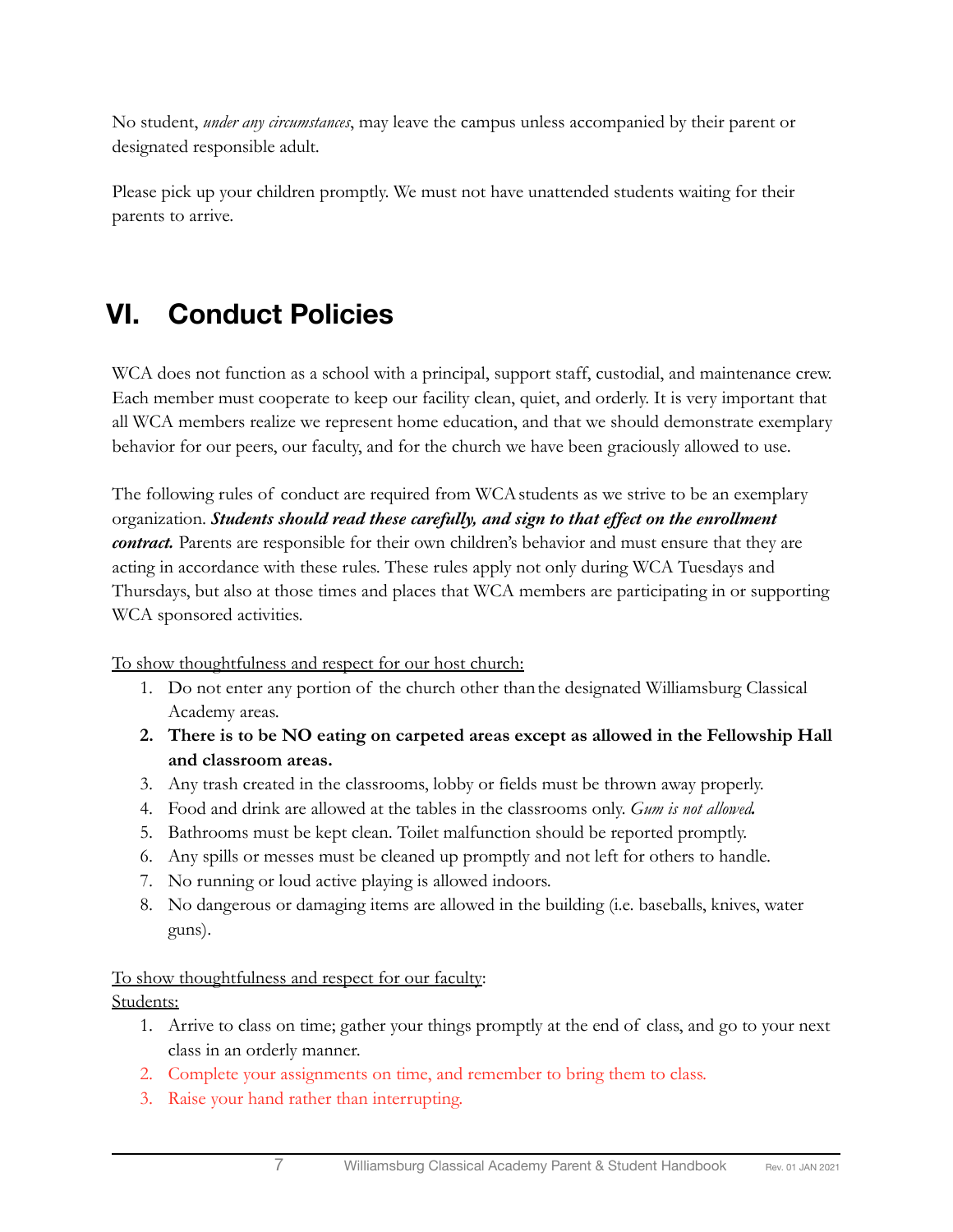- 4. Listen attentively in class. Do not visit with classmates while the instructor is speaking.
- 5. Refrain from expressing inappropriate attitudes and unacceptable language.
- 6. Strive to control the volume of your conversationswhile in the assembly area so that you do not disturb classes.
- 7. Refrain from using cell phones, electronic games, and personal music in the classroom.

### Parents:

- 1. Respect the instructors' requests and ensure your children honor the requirements.
- 2. Respect the authority of instructors and representativesof WCA.
- 3. Refrain from interrupting classes in session unless there is an urgent reason. If you must enter the classroom, please wait patiently at the door until the instructor acknowledges you.
- 4. Please do not deliver lunches or snacks to your student while class is in session.
- 5. Make tuition payments on time and be sure that you pay the correct amount.
- 6. Keep your phone on and respond to it while your children attend classes so that the instructors may reach you if necessary.

To show thoughtfulness and respect for all participating families:

- 1. Conduct yourself in a way that your words and actionspromote unity & encouragement.
- 2. Avoid disrespectful, offensive, rude, or immoral behavior.
- 3. Avoid gossiping about one another. Handle conflict privately and with maturity.
- 4. Avoid horseplay and rough housing.

To show thoughtfulness and respect for WCA leadership:

- 1. Bring input and opinions to the officers and coordinators in a responsible and respectful manner.
- 2. Handle personal conflicts privately and with maturity; avoid unnecessary gossip to leadership.
- 3. Recognize the leadership as voluntary and afford them a good measure of grace and gratitude.

Participation in WCA and its associated activities is a privilege. The WCA leadership, if faced with continuing conduct violations by a participant, can terminate the participant's enrollment.

We require exemplary behavior and student accountability. If an adult corrects a student, and the student responds respectfully and returns to appropriate behavior, no further action will be needed. If a student responds disrespectfully and/or does not return to appropriate behavior, or if the offense is considered serious by the observant adult, **then the student will be referred to the director who will determine an appropriate disciplinary action which may or may not include suspension or dismissal.**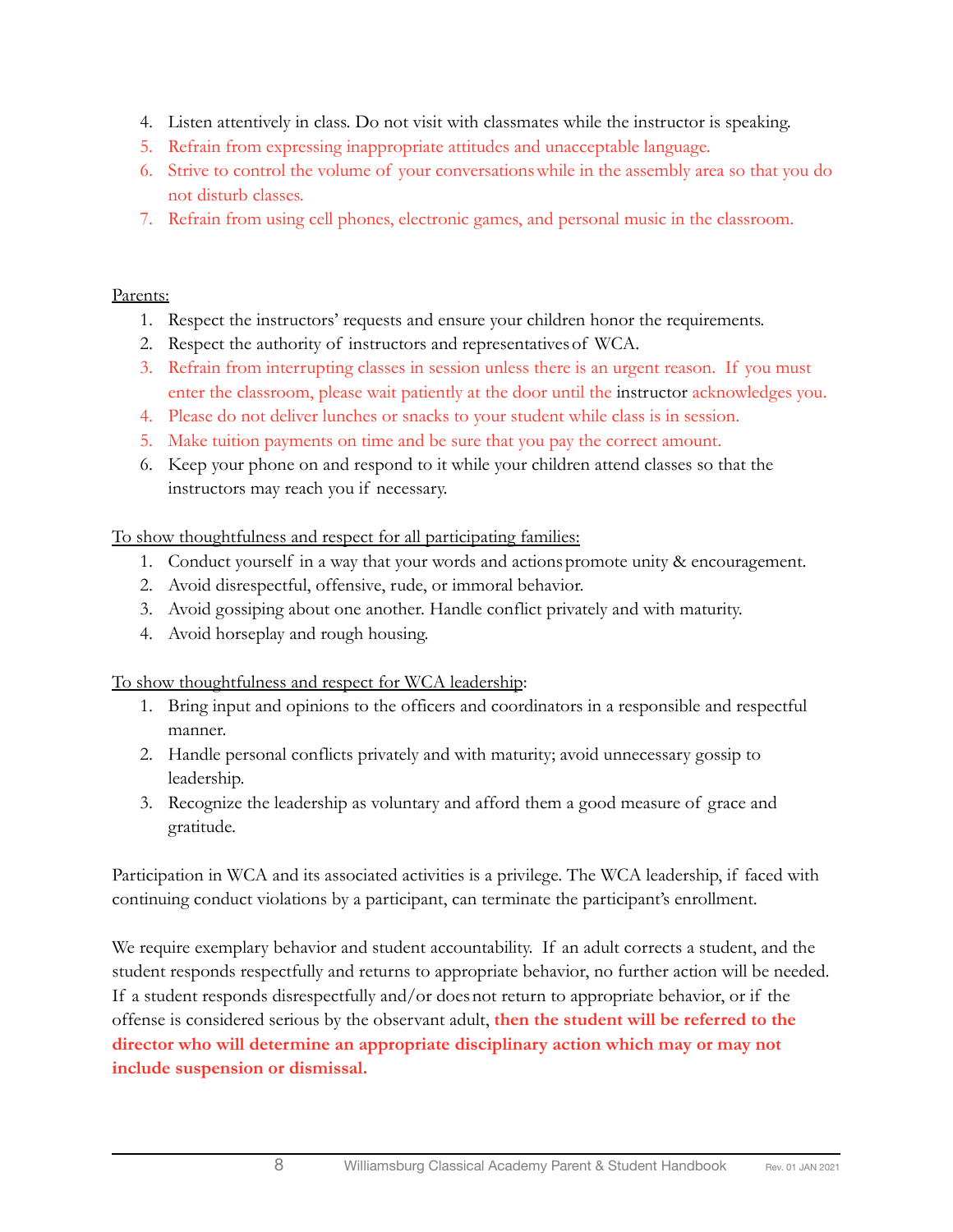**As previously stated, dismissal from the Academy does not release a family from the obligation of tuition fees.**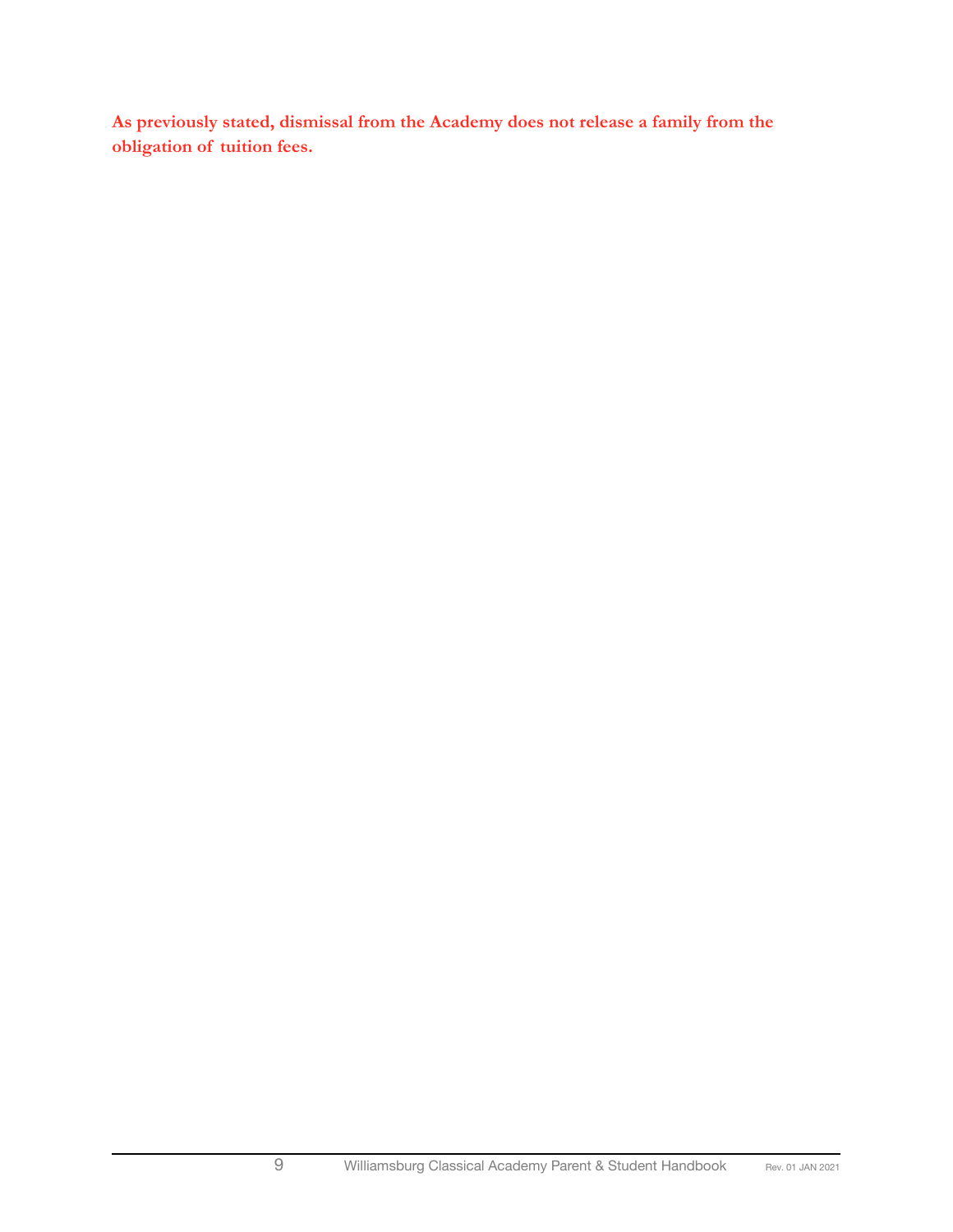# <span id="page-9-0"></span>**VII. General Policies**

### **Digital Media/Photo Policy**

- 1. **Photos and Other Co-op Member-generated Media Images:**  All members acknowledge and agree that personal photos are permitted to be taken by students or parents without the specific consent of the photo subjects'parents. WCA shall have the option to request removal of any digital media images (photos,movies, etc.) taken on school property during school hours that are subsequently uploaded to the internet (Facebook, blogs, etc.). Students or parents must abide by such requests within 48 hours of such request being made.
- 2. **Photos, Media and Digital Media used for Promotional Purposes:** Any photo or media image taken by WCA-authorized members may be used for promotional purposes unless the parent of a child whose likeness appears in the image elects to disallow this.
- 3. **Photo Release Policy Yearbook Exemption**: All parents are required to sign the Photo Release Policy in which you may elect to allow or disallow the use of an image of your child for school-related purposes. The yearbook, however, is exempt from this Photo Release Policy. By registering with the co-op, all parents agree that images that may include their children may be taken for, as well as used for, the yearbook.

**Dress Code:** Students and parents should dress appropriately so as not to be a distraction. Clothing with inappropriate/obscene pictures or slogans and excessively large or ripped clothing is not allowed. In case of violation, parents will be called to bring suitable clothing for the child who will not be allowed in class until appropriate attire can be worn.

**Gap-Periods:** Students ages 12 and up may have only **one** "gap-period" between classes. A "gap-period" is defined to be a class period during which the student is not enrolled in a class. During a gap-period, the student must stay in the assembly area and study. This gap-period may not occur during the first or last period of the day. If a student has more than one gap-period between classes, then a parent must be present at the hosting church during this time. Parents **must pick up their children** immediately when their children's last class of the day ends.

**Illness Policy:** Please do not send your child to class during the contagious stages of an illness including, but not limited to, a serious cough, rash, pink eye, or a fever. Do not send children to class who have had fever, vomited or have shown symptoms of a contagious disease within the past 24 hours. Parents of children who are found to be sickwill be notified and must pick up their children immediately. Please help all of our families stayhealthy by following these rules. Please see COVID policy.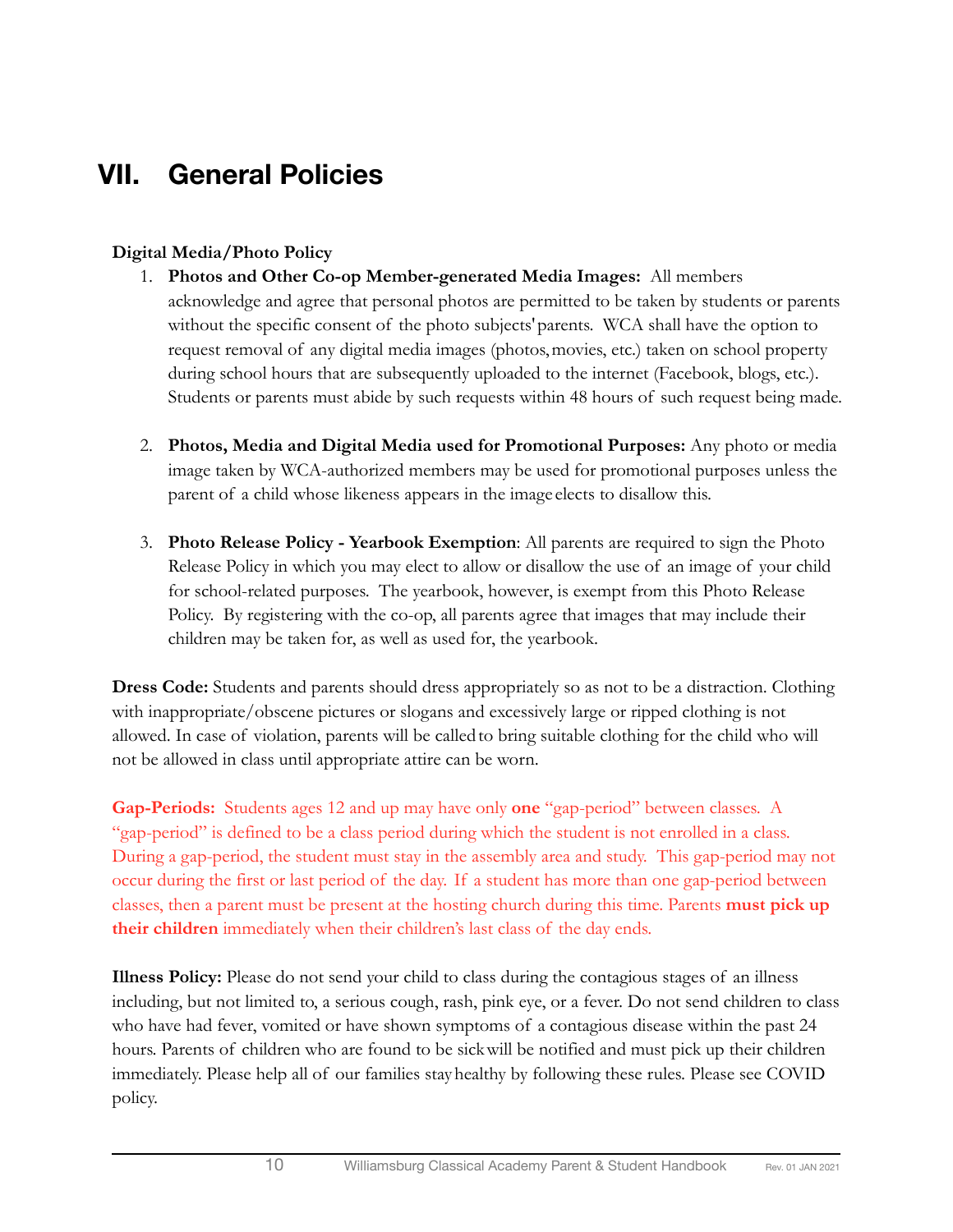**Inclement Weather:** In the event of snow or ice, wewill follow WJCC school closing decisions. In all cases, please use your best judgement before venturing out in bad weather.

**Report Cards and Transcript Requests:** For students who have completed WCA high school classes, instructors will provide final grades via Schoology, Teams or by emailing report cards. WCA will provide transcripts for classes taken at WCA if requested. All transcript requests should be made via the Transcript Request Form which is available on the website. Transcript requests must be made at least three (3) weeks in advance of any duedates.

### Transcript Fees:

- One transcript per year is free.
- Additional requests are \$5 each.
- Full transcript assistance is available upon request for an additional consultation fee.
- Transcript Request Form is located here: <https://www.williamsburgclassicalacademy.org/community-life>

**Student Drivers**: When a student enrolls at Williamsburg Classical Academy, and the student drives him/herself to and/or from WCA, he/she and their familymembers agree to our Student Driver Policy as defined herein. All drivers (student, staff, and visitors) are required to comply with all driving laws, and WCA and their Hosting Church driving and parking regulations: obey a 10 MPH speed limit on campus, obey all stop and directional signs, yield to pedestrians, and drive in a reasonable and safe manner. Students under age 18 are prohibited by law from using a cellular device while driving. This includes "hands-free" cellular devices. Virginia law also prohibits all texting while driving. If instructed to stop your vehicle by any co-op member, you must do so. Failure to abide by these rules may result in suspension of your driving and parking privilege. In complying with all Virginia state driving laws, drivers are responsible for vehicle insurance and accident reporting.

All drivers and vehicles must be properly registered and insured in accordance with state laws. Williamsburg Classical Academy and their hosting church will not be liable for drivers or passengers as they travel to or from classes. The undersigned acknowledges that before classes begin, and after class ends, Williamsburg Classical Academy and their hosting church is not responsible.

Neither WCA nor their hosting church shall assume any responsibility for damage or theft to vehicles or other items of personal property leftin the vehicle, while parked on school property. Students are reminded to insure that their vehicles are locked at all times while parked.

Families acknowledge, understand and will abide by the following:

When parents give permission via the Student Driver Form for their minor child(ren) to drive themselves and only other immediate family members in their household to and from Williamsburg Classical Academy classes, the parents therefore:

- allow their child to arrive at and depart from co-op campus without a legal adult.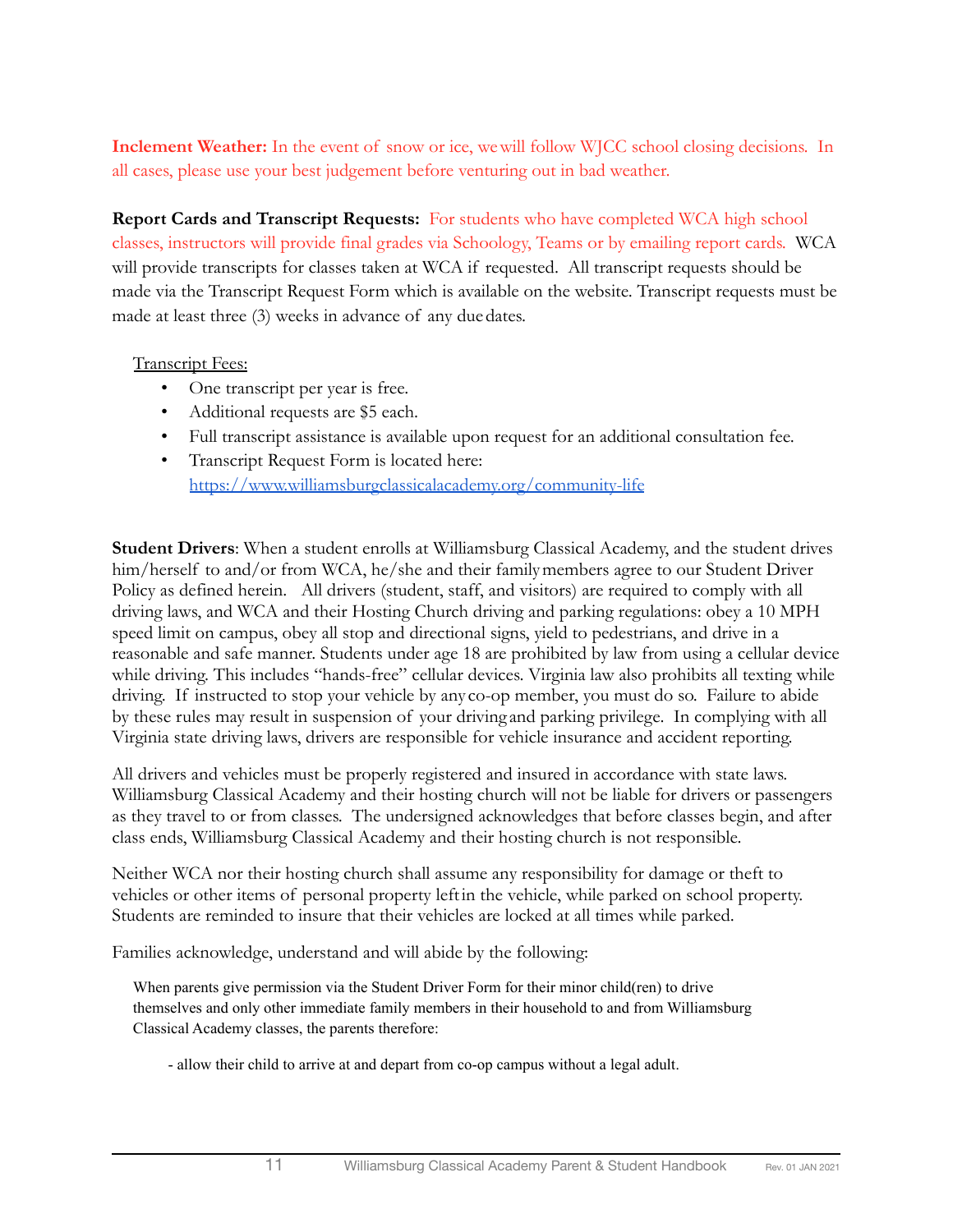- understand that before their child(ren)'s classes begin and once their child(ren)'s classes end Williamsburg Classical Academy is not responsible for their child(ren).

- are to never allow their children to drive any child(ren) other than immediate family members living in their household and Williamsburg Classical Academy shall not be held responsible if they do.

- understand that they must provide liability insurance for the cars that their child drives to and from WCA and that all claims having to do with auto liability will not be covered by Williamsburg Classical Academy, but by the family's insurance.

- affirm that their child(ren) have a valid driver's license for the state of VA.

- understand and their child(ren) understands the responsibilities of this privilege.

- understand that both they and their student drivers must sign our Student Driver Form available in the WCA Handbook packet.

We welcome visitors to WCA who are considering enrolling their children. Please request a visit via email to WCA leadership so that a visit may be scheduled.

## <span id="page-11-0"></span>**VIII. Covid Policy**

### **1. COVID In-Person Class Policy:**

The following are the policies and procedures that WCA will implement for the duration of the COVID Pandemic for In-Person Classes.

- WCA requests that instructors, parents and students wear masks while at WCA.

- WCA REQUIRES that masks be used when upon entering the building, in the fellowship hall, in the hallways and shared spaces.

- Each instructor has a mask policy for their in-person classroom based on class size, student age, and ability to distance. You can view the individual instructor policy after becoming a member of WCA, but prior to class registration.

- Instructors will be required to clean/sanitize their classroom between each class.

- We ask that parents please send hand sanitizer with students in order to help WCA's supply last longer.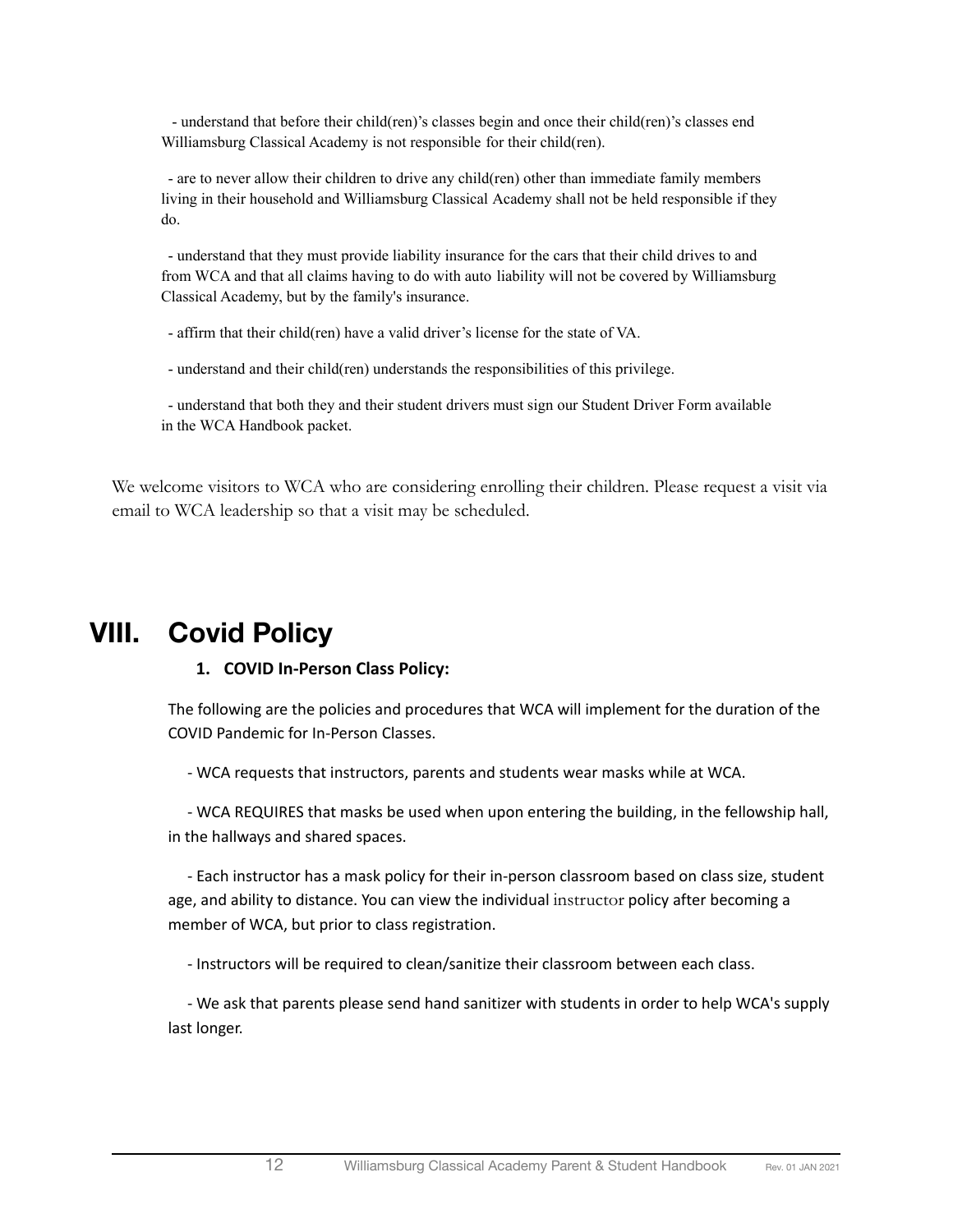### **2. Williamsburg Classical Academy COVID Safety and Health Measures**

Since the Coronavirus is a novel virus with no vaccination and/or known immunity, social distancing measures, infection control practices and sanitation are our biggest defenses. WCA will re-open at the direction of the Governor of Virginia. The purpose of this guidance is to ensure that, when WCA returns to campus, the adults and children are taking every reasonable precaution to prevent the spread of COVID-19. The measures outlined below will remain in effect until formally lifted at the direction of the WCA Administration and announced publicly.

Temperature as an Indicator.

Parents must measure their child(ren)'s temperature in the morning prior to bringing them to co-op. If the child's temperature is 100.4 degrees or greater, he or she must be kept at home until fever free for 24 hours, in the absence of fever-reducing medications (per VDSS Guidelines).

WCA has the ability to take the temperatures of all students using a temporal artery contactless thermometer and perform a daily health observation upon arrival at school if the student appears unwell or exhibits viral symptoms. If a temperature is detected upon arrival the parent must take the child home. During the day, if the child displays cold symptoms or has a fever, the student should be masked immediately, isolate him or her from others and notify the parent for student pickup. WCA will use emergency contact numbers to call a parent or caregiver to return to school and pick up the child as soon as possible.

Faculty and staff members will measure their temperature at home and remain there if they have a temperature of 100.4 degrees or greater.

The same procedures as described above apply to staff members.

All staff and student temperature and health checks will be requested for each attended co-op day.

Parents must answer the co-op day health checklist with questions for parents and students such as if anyone at home is ill or has a family member traveled internationally the last two weeks. The Health-Check email will be sent every coop day. Any affirmative question response must be reported immediately to WCA Admin via email.

● Social Distancing.

Faculty, staff and children age 10 or without a medical exemption and above are REQUIRED to wear a face mask upon entering the building, the fellowship hall, and hallways while on campus especially in times when physical distancing is difficult. However, each Instructor has a mask policy appropriate for their classroom that should be reviewed prior to registering for or attending classes. For staff and student mask guidelines, see article (below) from the Bloomberg School of Public Health.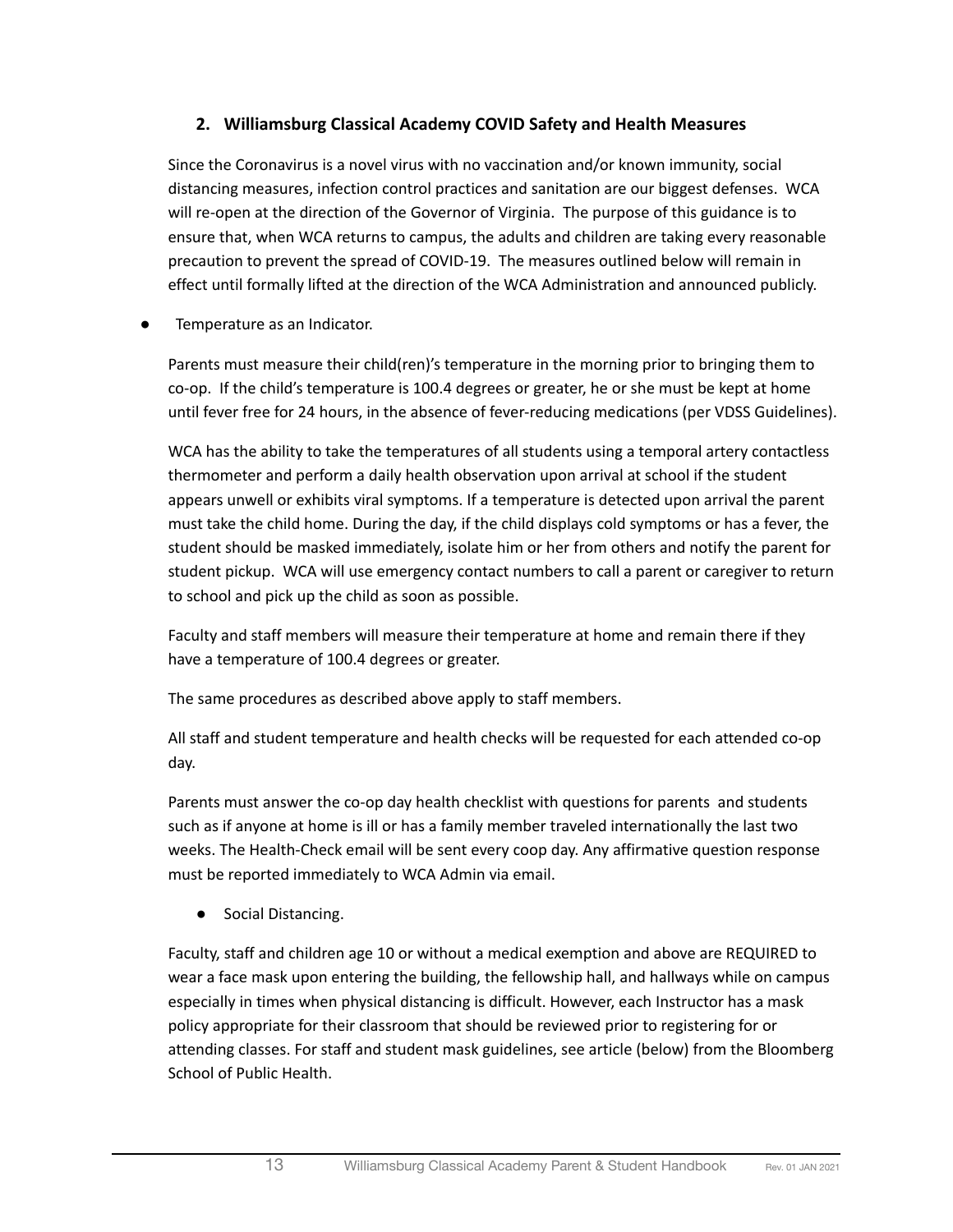For parents who want students in their masks at all times: WCA recognizes the challenges of asking younger children to wear masks and will engage the children in role modeling and positive redirection if a child removes or refuses to wear a mask. Tables and workstations are being spaced to maintain social distancing which would allow children to remove masks, if allowed by their parent. We encourage parents to practice wearing, removing and handling masks with their children.

Faculty and Staff members should avoid congregating in common areas and remain six feet apart from their nearest neighbor.

### **\* Food service changes.**

- 1. No self-serve snacks are allowed.
- 2. No microwave or coffee machine will be available.
- 3. The kitchen will be closed.
- 4. Waving, elbow bumps at a distance and smiles will replace hugging, handshaking, high fives and other forms of contact until further notice.

WCA implements "Hand Hygiene" upon return to school. This exercise includes sanitizing hands every hour by everyone present at school. In addition, everyone will practice "Hand Hygiene" upon entering any school building, before eating, after eating and as needed (i.e. especially after blowing one's nose, coughing or sneezing, going to the bathroom, etc.).

Parents please send hand sanitizer with your student for each co-op day.

### **● Cleaning**

Each WCA classroom will have a supply of spray sanitizer for use during and after-class cleaning and will increase frequency of cleaning and disinfection.

Instructors will intensify normal cleaning and disinfecting efforts, including but not limited to frequently disinfecting items that are touched often (doorknobs, faucets, etc.) and cleaning the classrooms after each class. Shared materials will be cleaned by the Instructor after each use.

\* Other Protective Measures

WCA understands the challenges of social distancing, mask wearing and limiting touching of faces with young children but feel the steps outlined in this document mitigate risks to the children, families and Instructors.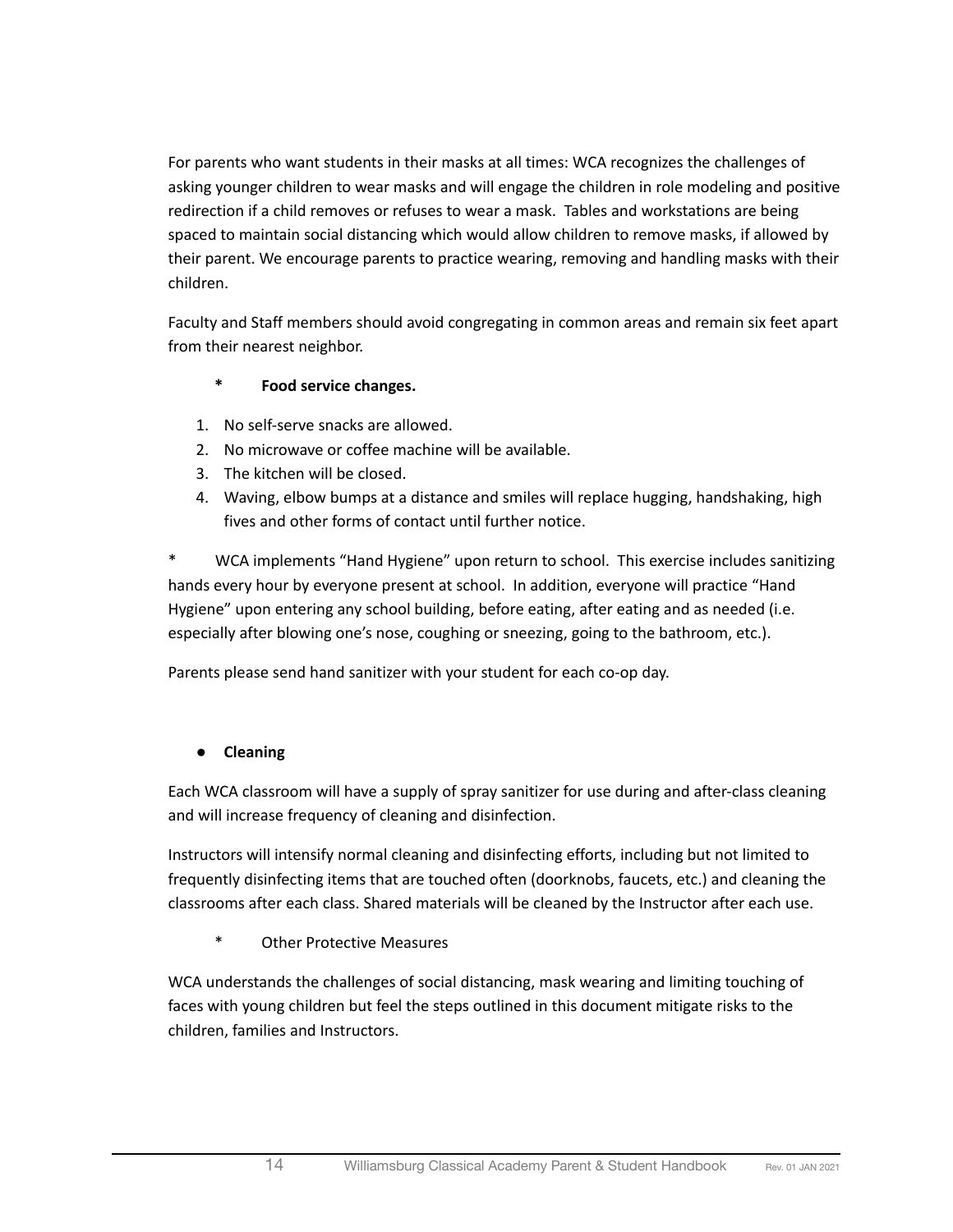WCA is not screening students or staff specifically to identify cases of COVID-19. If the school has a sick child (including typical symptoms of COVID-19), Admin will notify local health officials for further guidance.

Siblings will be kept together to the extent possible.

Prior to the re-opening, Instructors are required to attend an in-service on COVID-19 information and new protocols (how it spreads, requirement for face masks, hand washing requirements, material sanitizing, proper cleaning techniques. what to do if a child displays symptoms).

### **● Co-op day health check**

### **VDH Health Self-Check Screening**

COVID-19 Screening Protocol: self-check of health

Instructors, Parents, and Students should assess themselves for symptoms of COVID-19 before attending each coop day. Ask yourself, "YES or NO to any of the following:"

- 1. A new fever (100.4°F or higher) or a sense of having a fever for you or anyone in your household?
- 2. Do you or someone in your household have a new cough that cannot be attributed to another health condition?
- 3. New shortness of breath that cannot be attributed to another health condition?
- 4. New chills that cannot be attributed to another health condition?
- 5. Do you or someone in your household have a new sore throat that cannot be attributed to another health condition?
- 6. New muscle aches (myalgia) that cannot be attributed to another health condition or specific activity (such as physical exercise)?
- 7. A positive test for the virus that causes COVID-19 disease within the past 10 days?
- 8. Close contact (within about 6 feet for 15 minutes or more) with someone with suspected or confirmed COVID-19 in the past 14 days?
- 9. International travel in the past 14 days?

If you can answer YES to any of the screening questions before reporting to coop, please stay home and do not attend coop.

**● A full COVID Policy release is available and must be agreed to on the class registration platform prior to class registration.**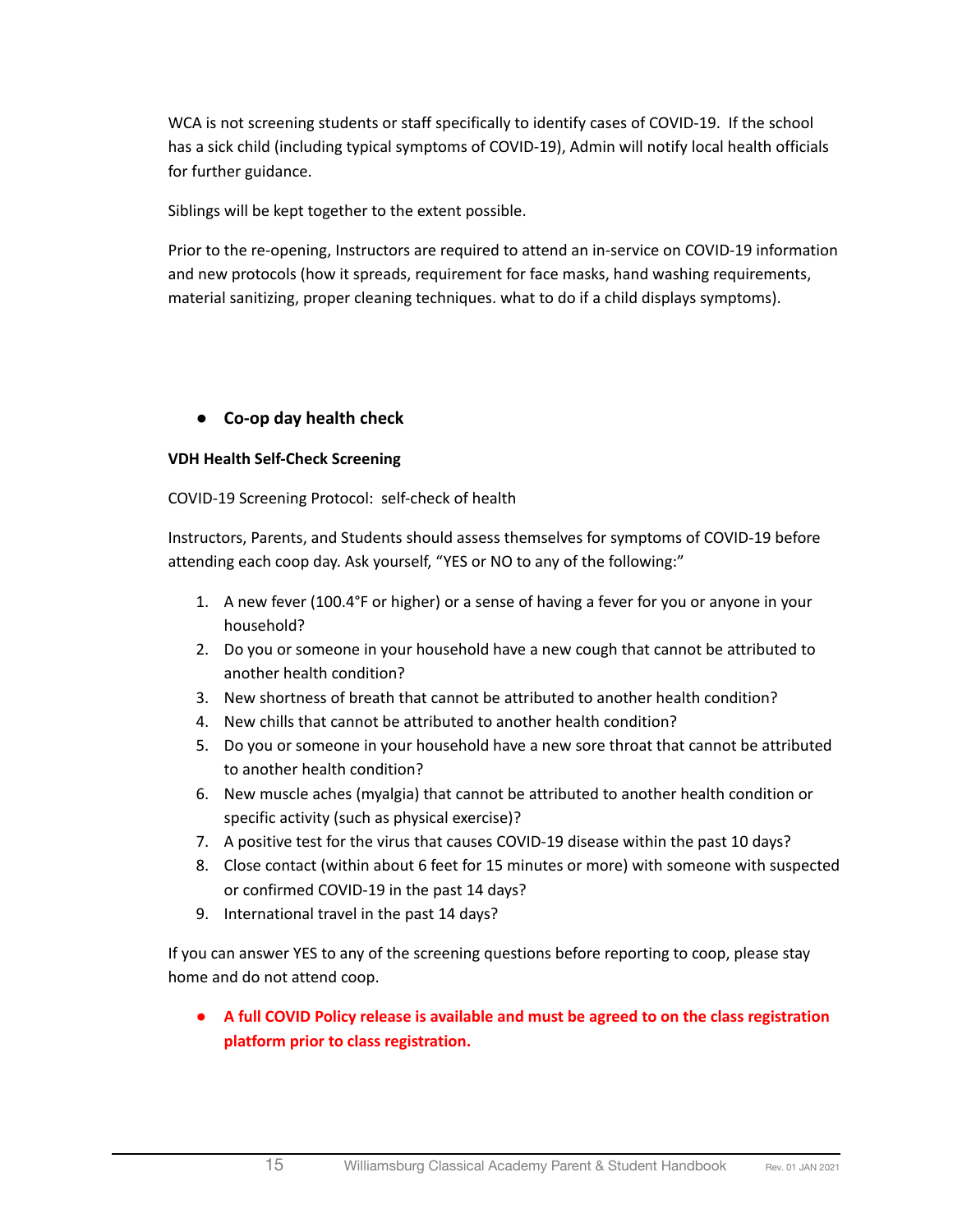# <span id="page-15-0"></span>**IX. Honor Code**

### **1. Academic Dishonesty**

Any form of academic dishonesty is a serious offense in an academic community. At WCA such dishonesty can result in removal from the class, assignment of an F for the class, separation from the WCA community, or some combination of these. It is essential, therefore, that every student understands the standards of academic honesty andhow to avoid dishonesty by proper acknowledgment of intellectual indebtedness. WCAwill not excuse a lack of awareness or understanding of what constitutes academic dishonesty. Any attempt to commit any of the following infractions also constitutes academic dishonesty. Academic dishonesty includes but is not limited to:

- 1. Plagiarism: Failure to acknowledge ideas, phrases, data, music, or images used in any paper, examination, quiz, report, presentation, exercise or project submitted in a course but gained from another person.
- 2. Misrepresentation or falsification of data in any coursework.
- 3. Self-plagiarism: the submission of one piece of workin more than one course without the written permission of the instructors involved.
- 4. Cooperative or collaborative effort in coursework without acknowledgment. Assume that acknowledgement is necessary any time you collaborate and/or cooperate, unless you are expressly informed that it is not. This is not meant to inhibit discussion and debate of academic subjects either inside or outside the classroom.
- 5. Cooperative or collaborative effort in coursework without the explicit permission of the instructor. Assume collaboration and/or cooperation are not permitted unless you are expressly informed that they are. This is not meant to inhibit discussion and debate of academic subjects either inside or outside the classroom.
- 6. Cheating on examinations or tests: to give or receive assistance from written material, another person, his or her paper, or any other source, including electronic sources, or to attempt to do so, during an examination or test. The only exceptions will be at the explicit instruction of the instructor of the class.
- 7. The submission of work as one's own that has beenprepared by another person.
- 8. Stealing, altering, redirecting, or otherwise tampering with the form or content of digital media created or presented by another person without explicit permission of that person.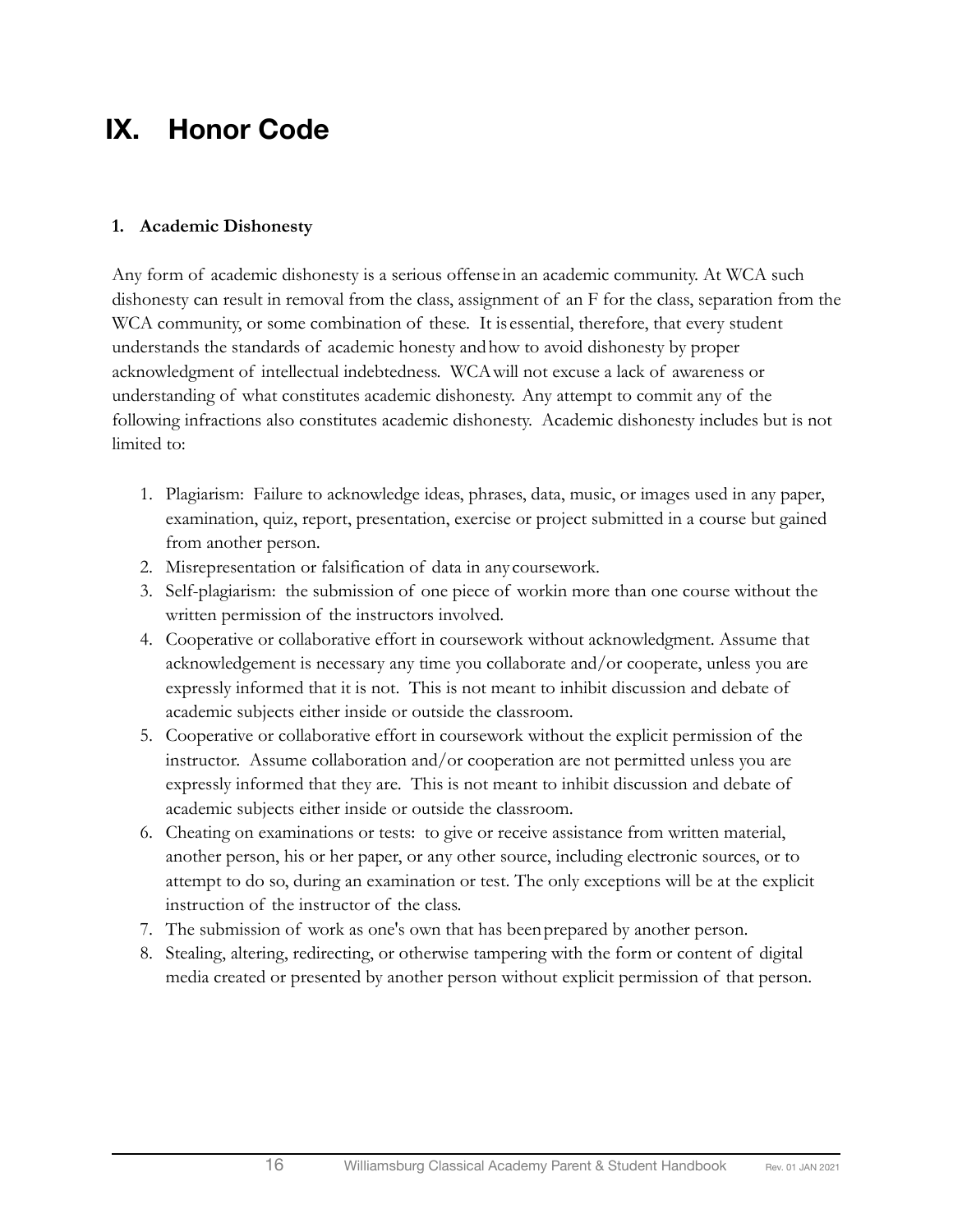### **2. Student Obligation**

Aside from refraining from all forms of academic dishonesty,WCA students are expected to take proactive steps to support the Honor Code and to respond to incidents of academic dishonesty. Such steps may include:

- signing a pledge on every exam and paper stating that the assignment has been completed in accordance with the Honor Code;
- reporting suspected dishonesty to the instructor;
- asking an instructor to re-proctor an exam when cheating has been witnessed or is suspected; or
- confronting a student suspected of violating the HonorCode.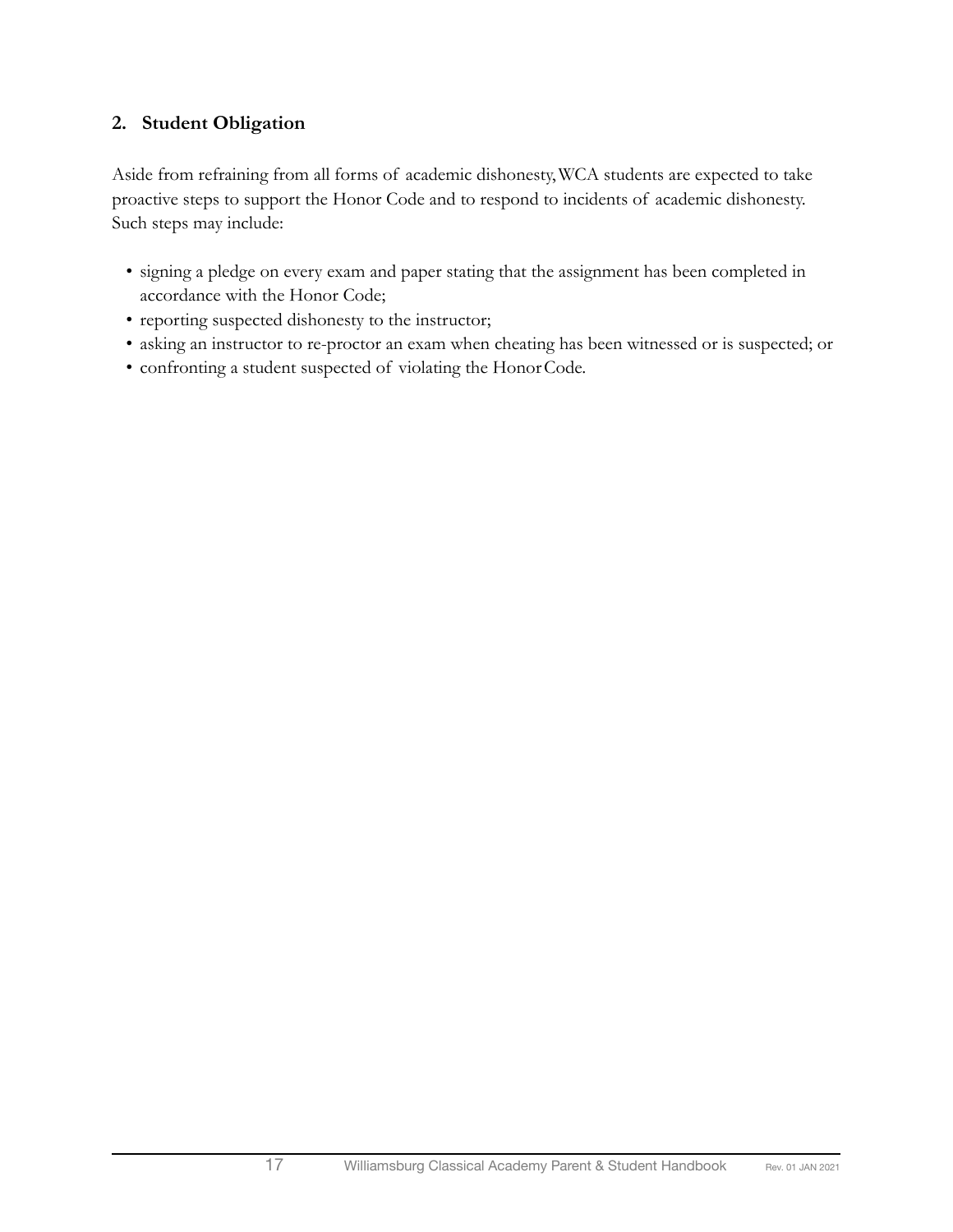# <span id="page-17-0"></span>**X. Medical Treatment Authorization**

Any Instructor or Volunteer at Williamsburg Classical Academy can give minor medical care (including, but not limited to, washing and putting band-aids on, using ice packs for bumps, etc.) as needed while child(ren) are at the Academy. This is at the instructor's or volunteer's sole discretion. The Instructor or Volunteer at WCA can obtain immediate care in the case of a medical emergency as determined solely by them, in the event that the parent cannot be consulted or located, or if the care is believed to be so urgent that there is no time for consultation with the parents/guardians. Parents will be solely responsible for, and will promptly pay any expenses, which may be incurred in providing treatment to their child.

If needed, parents will provide an **Emergency Action Plan** for Allergies and/or other Pre-existing Medical Conditions (a step-by-step plan of what someone should do in a medical emergency caused by an allergic reaction or pre-existing medical condition). This plan is for the Academy staff's, volunteers' and caregiver's information only; it doesn't create an obligation to follow it, although we make efforts to follow it. Williamsburg Classical Academy assumes no responsibility for any treatment or actions in response to medical incidents, medical emergencies or medical conditions. Parents are responsible for promptly providing a detailed emergency action plan with this paperwork if one is needed, as well as talking to their child(ren)'s instructors regarding allergies/medical conditions before their child begins classes. (Parents are to consult their doctor for information about how to make an Emergency Action Plan for their child.)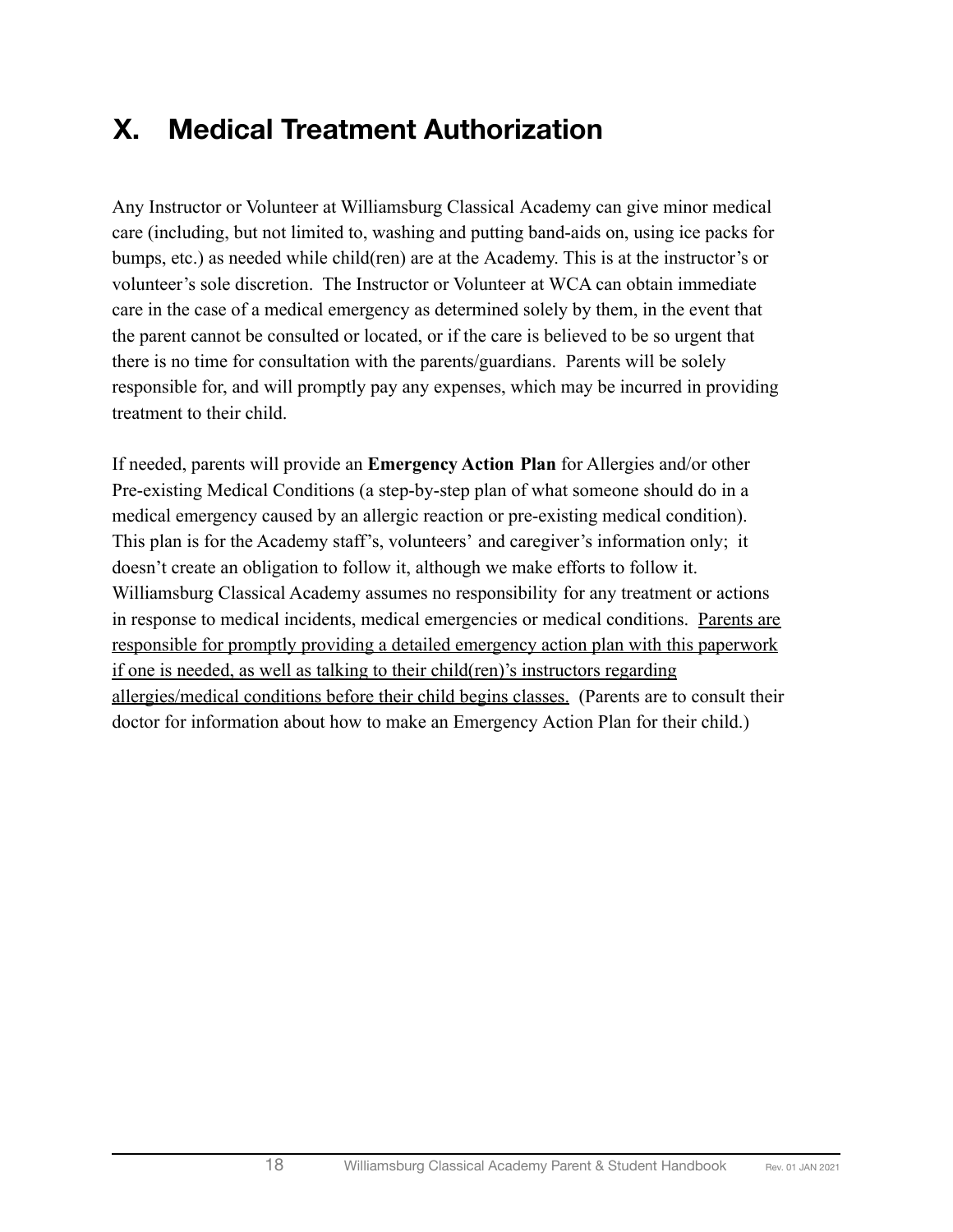# <span id="page-18-0"></span>**XI. Releases of Liability**

When a student enrolls at Williamsburg Classical Academy, they and all family members agree to the following releases of liability:

In consideration of being permitted to participate in Williamsburg Classical Academy in any way, all participants, students and all their family members and guardians [hereinafter referred to as "Family"] agree to the following:

#### **Release:**

1. Release, covenant not to sue, waive, and discharge Williamsburg Classical Academy, their independent instructors, their affiliated instructors, advisors, administrators, board members, volunteers, participants or other family members, or the hosting church, their officers, employees, board members, administrators, instructors, volunteers, participants or other families participating in Williamsburg Classical Academy or hosting church (hereinafter referred to as "Releasees") from all liability for any loss or damage and any claim or damage on account of injury to the person or property or resulting in death of a Family member while Family is participating in Williamsburg Classical Academy activities or any other activities on the premises of the hosting church.

#### **Assumption of Risk:**

- 2. Family agrees to indemnify Releasees from any loss, liability, damage or cost Family may incur due to the presence of Family in or on the premises of the hosting church. Family realizes transportation to and from Williamsburg Classical Academy or any time off campus is the Family responsibility. Family also realizes that times between classes, gaps in schedules, before and after classes, and days and hours that instructors are absent are the Family responsibility. Leaving your children at any time with Williamsburg Classical Academy and/or on the premises of the hosting church without supervision is at the sole risk of the Family.
- 3. Family assumes full responsibility for and risk of bodily injury, death or property damage while in or on the premises of WCA's hosting church and/or while working for any purpose participating in the co-op activities.
- 4. Family expressly agrees that this release waiver, and indemnity agreement is intended to be as broad and inclusive as permitted by the laws of the State of Virginia and that, if any portion of the agreement is held invalid, it is agreed that the balance shall, notwithstanding, continue in full legal force and effect.
- 5. Family, in consideration of being permitted to participate in Williamsburg Classical Academy, for Family, and Family's heirs, executors, administrators, and assigns, releases and forever discharges all Releasees, and their heirs, administrators, and executors of and from any and every claim, demand, action, of whatsoever kind or nature, either in law or in equity arising from or by reason of any bodily injury or personal injuries known or unknown, death or property damage participation in Williamsburg Classical Academy or any activities in connection with Williamsburg Classical Academy or on the host church's property.
- 7. Family releases all hosting church and WCA officials, professional personnel, instructors, volunteers and all others listed as "Releasees" above from any claim whatsoever on account of first aid, treatment or service rendered to the Family during participation in Williamsburg Classical Academy. I understand that I will be solely responsible for and will promptly pay any expenses which may be incurred in providing treatment to the Family.
- 8. Family agrees that the parent(s) and/or legal guardian(s) of the participant should inspect the facilities and equipment to be used, and if the parent or guardian believes anything is unsafe, he or she should immediately advise supervisor (advisor, manager, etc.) of such condition(s) and refuse to participate.
- 9. Family acknowledge and fully understands that each member/participant will be engaging in activities that involve risk of serious injury, including permanent disability and death, and severe social and economic losses which might result not only from their own actions, inactions, or negligence but the action, inaction, and negligence of others, or the condition of the premises or of any equipment used. Further, that there may be other risks not known to us or not reasonably foreseeable at this time.
- 10. Family assumes all the foregoing risks and accept personal responsibility for the damages following such injury, permanent disability or death.
- 11. Family releases, waives, discharges and covenants not to sue Williamsburg Classical Academy its affiliated clubs, their respective administrators, directors, agents, and other employees of the organization, other members/participants, sponsoring agencies, sponsors, advertisers, and if applicable, owners and lessors or premises used to conduct the event, all of which are hereinafter referred to as "releasees," from any and all liability to each of the undersigned, his or her heirs and next of kin for any and all claims, demands, losses or damages on account of injury, including death and damage to property, caused or alleged to be caused in whole or in part by the negligence of the releasees or otherwise.

#### **The family also acknowledges:**

12. Family states that Mother and/or Father of Family have carefully read the above release and know and understand the contents of the release and their significance and sign this release as Family's own free act.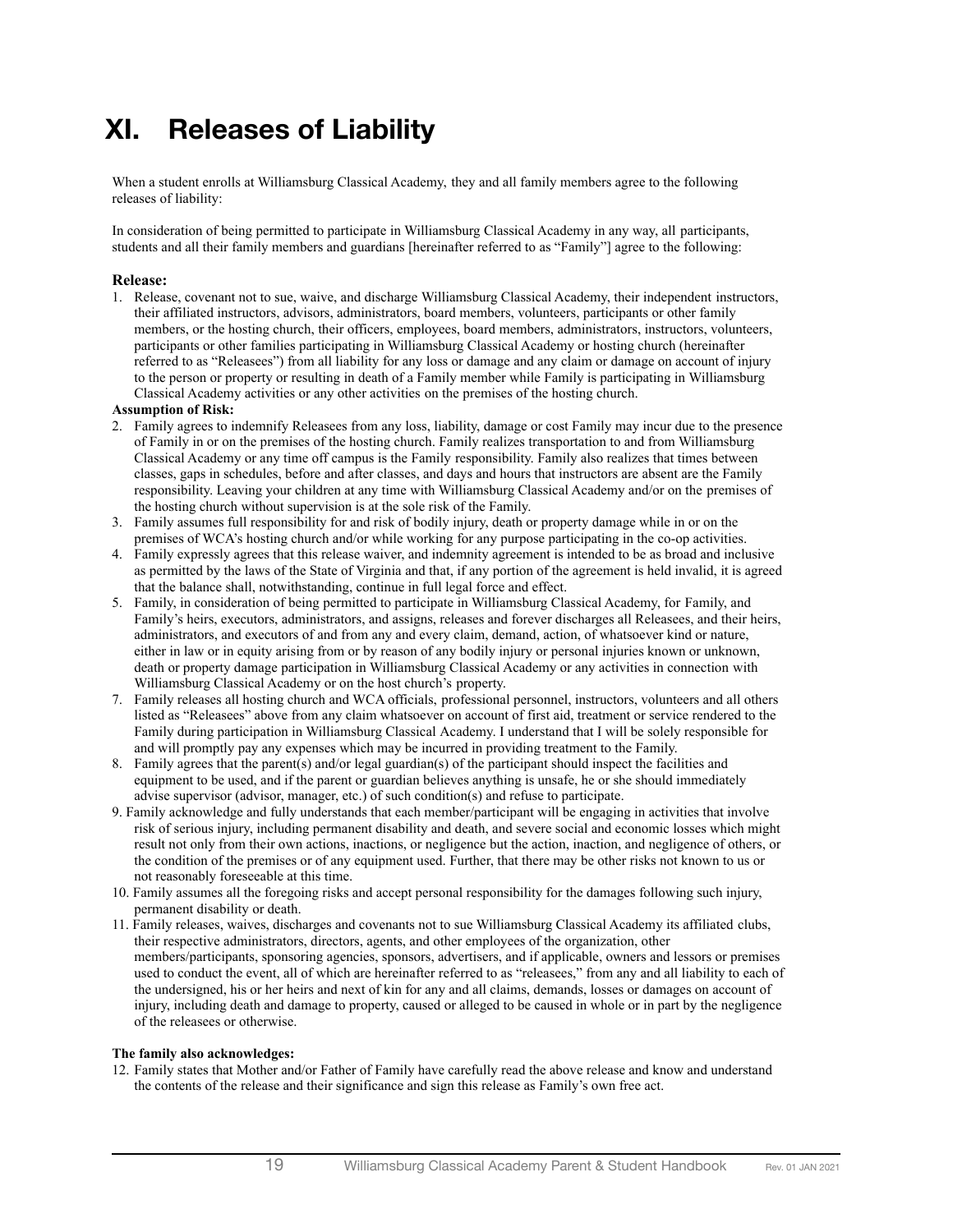- 13. This agreement shall be binding on each member of the Family, their personal representatives, assigns, heirs, and next of kin.
- 14. This release contains the entire agreement between the parties to this agreement and the terms of this release are contractual and not a mere recital.